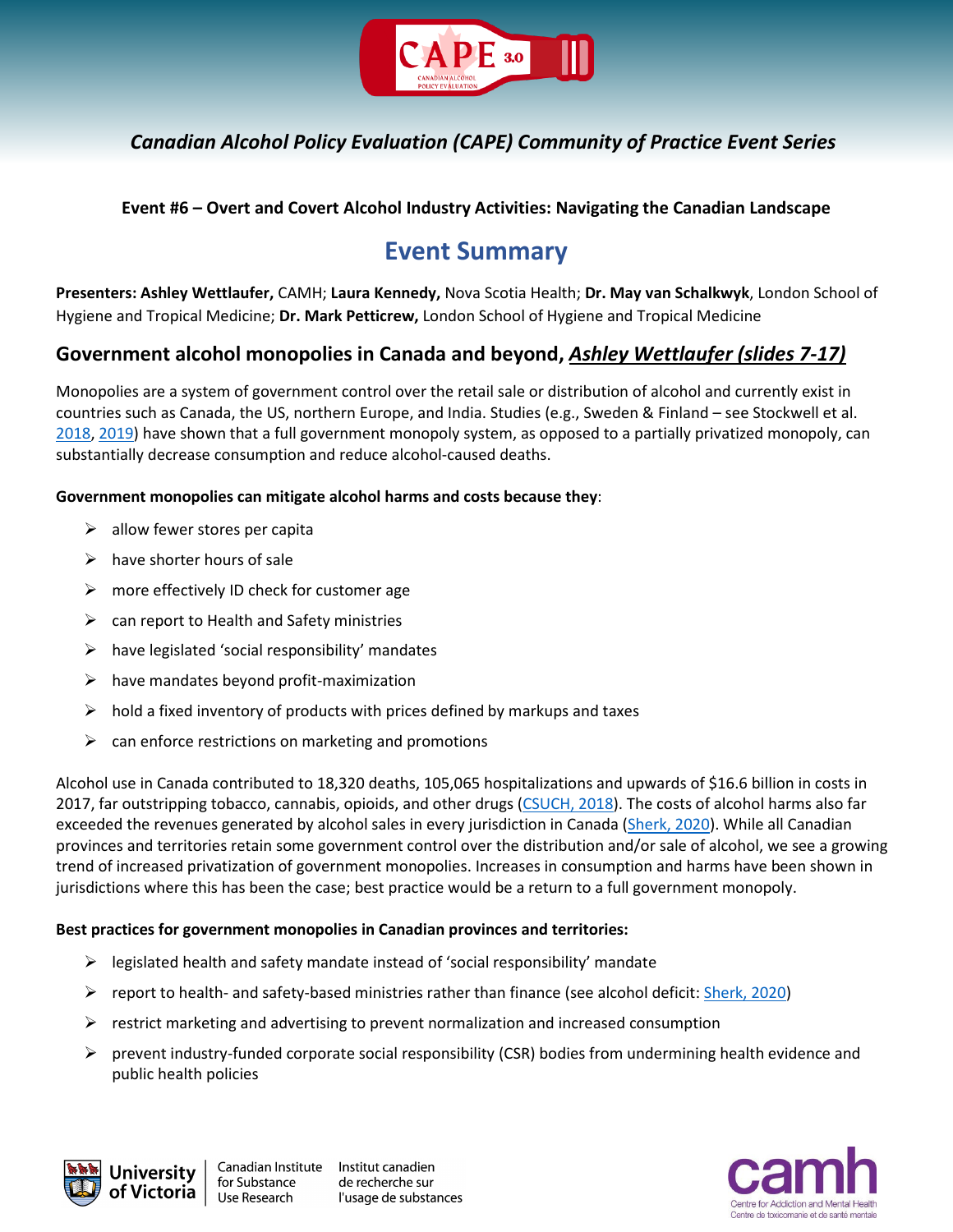

## **"You drink at home so they can go to work safely": Nova Scotia case study of alcohol marketing during the pandemic,** *Laura Kennedy (slides 18-39)*

The COVID-19 pandemic provided an ideal window of opportunity for alcohol industry-charity partnerships. A substantial relaxation of several alcohol policies and increased alcohol use occurred during this time. In this case study, a brewery in Nova Scotia released a beer called "Frontliner" dedicated to frontline health care workers. Half of the profits were to be donated to a local hospital-based health charity's COVID-19 fund for urgently needed medical supplies.

### **Why the industry-charity partnership was problematic:**

- $\triangleright$  It associated an organization that promotes health with a product that is a significant driver of health harms and healthcare cost.
- $\triangleright$  It was forged at a time when alcohol regulations were relaxed, and healthcare systems were stretched.
- $\triangleright$  The charity did not have any existing policies in place to guide partnership decisions.
- $\triangleright$  It was marketed on the brewery's website and social media platforms, with use of the charity's logo and photographs featuring healthcare staff, and posts shared widely.
- $\triangleright$  None of the posts included information about alcohol harms or potential risks related to alcohol and COVID-19 symptoms.

Local health promoters in Nova Scotia took the initiative to respond to this partnership and approach it as an opportunity for connection. The approach was guided by principles of being helpful and knowledgeable, being invited to the table and following up.

#### **How health promoters responded:**

- $\triangleright$  Engaged with leaders of the charity to start a conversation about the potential risks of industry partnership rather than providing a critique.
- $\triangleright$  Provided examples of local/national marketing policies and lessons learned from research on the control of other harmful substances (e.g., tobacco) to emphasize both the role that institutional health policy can have on influencing the health behaviours of communities and the institution's position as a leader.
- $\triangleright$  Initiated motivational conversations with health communications staff and discussed the potential impacts of staff promoting alcohol products on public-facing social media channels.
- $\triangleright$  Indicated that institutions are encouraged by the World Health Organization to adopt policies that restrict alcohol marketing and to avoid taking funds from alcohol companies.

The health promoters' efforts in engaging in a respectful dialogue with the hospital charity's leaders and communications staff had a ripple effect. After the discussions, an organization-wide email from the health authority reminded health care workers that promotion of commercial products, specifically alcohol, were not permitted at any time. It was also later noted that the brewery took down all partnership logos and photos featuring staff (see commentary by [Kennedy et al, 2021\)](https://onlinelibrary.wiley.com/doi/full/10.1111/dar.13374).



Institut canadien de recherche sur l'usage de substances

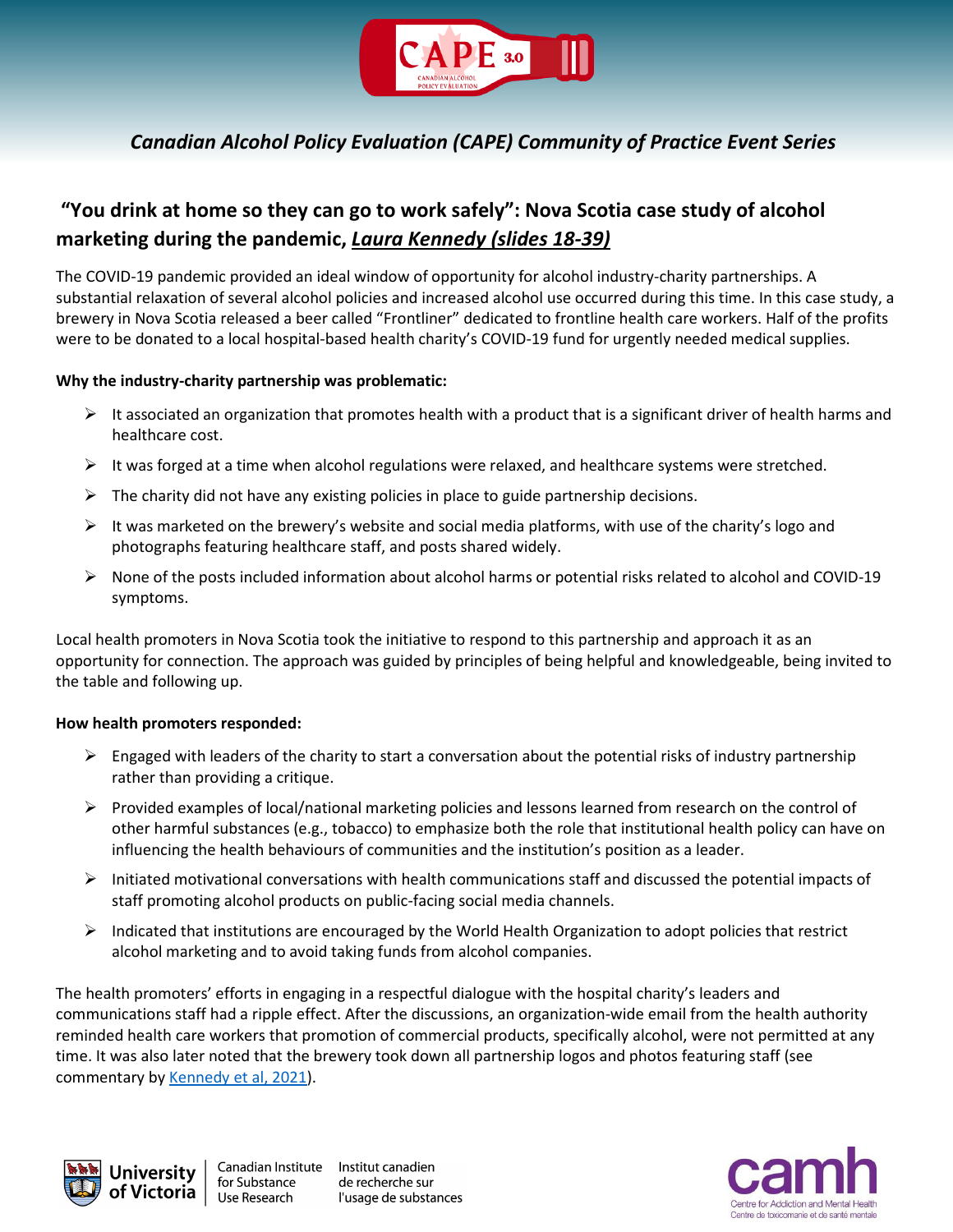

### **Corporate social responsibility and the alcohol industry,** *May van Schalkwyk (Slides 40-56)*

Generating profit is the main purpose of private corporations, which is how they prioritize their interests. Unfortunately, this often comes at the price of public health. Through extensive corporate social responsibility (CSR) activities, harmful commodity industries such as fossil fuel, tobacco, food, and alcohol have been shown to exploit crises to appear as part of the solution and to deflect evidence that threatens to undermine their political power and corporate image. Harmful industries tend to adopt a narrow view of what is understood to be 'socially responsible' and have been shown to use CSR activities to build legitimacy and gain access to policymakers and other credible partners (Se[e van Schalkwyk, 2021\)](https://www.bmj.com/content/374/bmj.n1879).

### **Main tenets of corporate social responsibility:**

- $\triangleright$  Corporate philanthropy is restricted to activities carefully chosen by the corporation
- Funding of 'distraction science' or 'red herring research'
- $\triangleright$  Support for education-based interventions
- $\triangleright$  Activities tend to place the blame on individuals and prioritise personal behaviour change
- **Nothing that threatens the interest of the corporation**

## **The alcohol industry: corporate social responsibility and the risks to public health,** *Mark Petticrew (Slides 57-75)*

The alcohol industry's CSR bodies seek to influence and undermine policy, and ultimately generate profit to advance their agenda. They have achieved this through forming partnerships with health organizations, which allows policy substitution, promoting ineffective alternatives (i.e., information and education) via front organizations. The alcohol industry also shifts the responsibility for health harms away from industry onto individuals.

The results from an analysis of publicly available information disseminated by 27 alcohol industry and industry-funded organizations (e.g., [Drinkwise](https://drinkwise.org.au/) in Australia[, Drinkaware](https://www.drinkaware.co.uk/) in the UK, [Éduc'alcool](https://www.educalcool.qc.ca/en/home/) in Canada – see [Petticrew et al., 2022\)](https://academic.oup.com/eurpub/article/32/1/6/6519436) revealed that the alcohol industry is misleading the public on cancer risk through three main strategies: denial and omission, distortion, and distraction [\(Petticrew et al., 2018\)](https://pubmed.ncbi.nlm.nih.gov/28881410/). This is an example of "corporate pseudoscience," where harmful commodity industries misappropriate scientific language to promote corporate aims and mislead the public. CSR bodies attempt to act as replacements for existing evidence-based public health interventions and approaches and pose a threat to public health.

#### **Alcohol-industry strategies:**

- **Denial and omission** denies or disputes any link between alcohol and cancer, even omitting the relationship.
- **Distortion -** mentions that there is some cancer risk associated with alcohol consumption, but downplay or misrepresent the nature and extent of the risk.
- **Distraction** focuses the discussion away from the independent effects of alcohol and instead points to a wide range of other risk factors/causes of illness.
- **The alternate causation approach** another powerful technique employed by industries such as alcohol, tobacco, and fossil fuels to promote alternative explanations for harms related to their product.



Institut canadien de recherche sur l'usage de substances